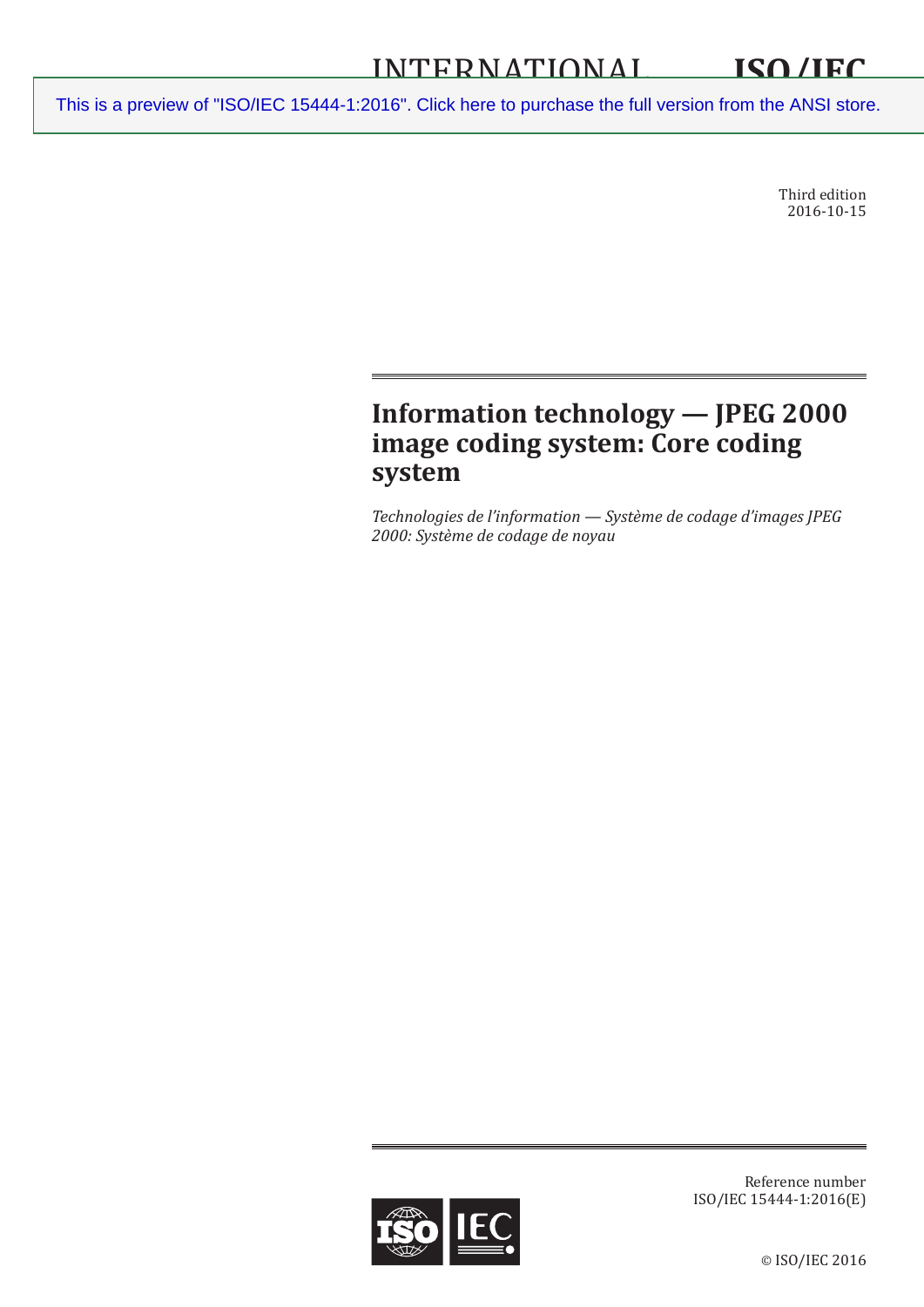

#### © ISO/IEC 2016, Published in Switzerland

All rights reserved. Unless otherwise specified, no part of this publication may be reproduced or utilized otherwise in any form or by any means, electronic or mechanical, including photocopying, or posting on the internet or an intranet, without prior written permission. Permission can be requested from either ISO at the address below or ISO's member body in the country of the requester.

ISO copyright office Ch. de Blandonnet 8 • CP 401 CH-1214 Vernier, Geneva, Switzerland Tel. +41 22 749 01 11 Fax +41 22 749 09 47 copyright@iso.org www.iso.org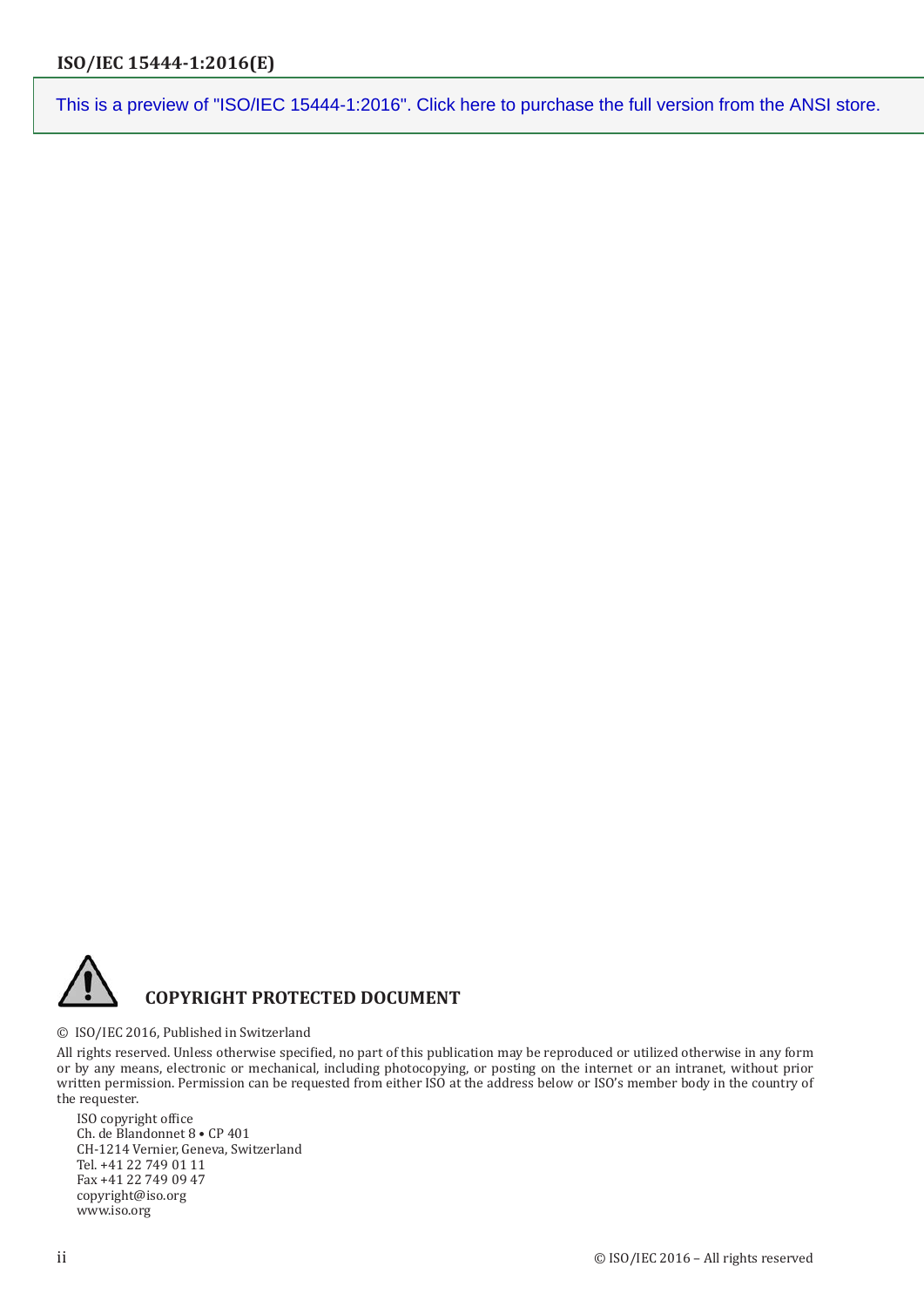## **Foreword**

ISO (the International Organization for Standardization) and IEC (the International Electrotechnical Commission) form the specialized system for worldwide standardization. National bodies that are members of ISO or IEC participate in the development of International Standards through technical committees established by the respective organization to deal with particular fields of technical activity. ISO and IEC technical committees collaborate in fields of mutual interest. Other international organizations, governmental and non-governmental, in liaison with ISO and IEC, also take part in the work. In the field of information technology, ISO and IEC have established a joint technical committee, ISO/IEC JTC 1.

The procedures used to develop this document and those intended for its further maintenance are described in the ISO/IEC Directives, Part 1. In particular the different approval criteria needed for the different types of document should be noted. This document was drafted in accordance with the editorial rules of the ISO/IEC Directives, Part 2 (see www.iso.org/directives).

Attention is drawn to the possibility that some of the elements of this document may be the subject of patent rights. ISO and IEC shall not be held responsible for identifying any or all such patent rights. Details of any patent rights identified during the development of the document will be in the Introduction and/or on the ISO list of patent declarations received (see www.iso.org/patents).

Any trade name used in this document is information given for the convenience of users and does not constitute an endorsement.

For an explanation on the meaning of ISO specific terms and expressions related to conformity assessment, as well as information about ISO's adherence to the WTO principles in the Technical Barriers to Trade (TBT) see the following URL: Foreword - Supplementary information

This third edition cancels and replaces the second edition of ISO/IEC 15444-1:2004 which has been technically revised. It also incorporates ISO/IEC 15444-1:2004/Cor.1:2007, ISO/IEC 15444-1:2004/Cor.2:2008, ISO/IEC 15444-1:2004/Cor.3:2015, ISO/IEC 15444- 1:2004/Cor.4:2015, ISO/IEC 15444-1:2004/Amd.1:2006, ISO/IEC 15444-1:2004/Amd.2:2009, ISO/IEC 15444-1:2004/Amd.3:2010, ISO/IEC 15444-1:2004/Amd.4:2013, ISO/IEC 15444- 1:2004/Amd.5:2013, ISO/IEC 15444-1:2004/Amd.6:2013, ISO/IEC 15444-1:2004/Amd.7:2015 and ISO/IEC 15444-1:2004/Amd.8:2015.

ISO/IEC 15444-1:2016 was prepared by Joint Technical Committee ISO/IEC JTC 1, *Information technology*, Subcommittee SC 29, *Coding of audio, picture, multimedia and hypermedia information*, in collaboration with ITU-T. The identical text is published as Rec. ITU-T 800 (11/2015).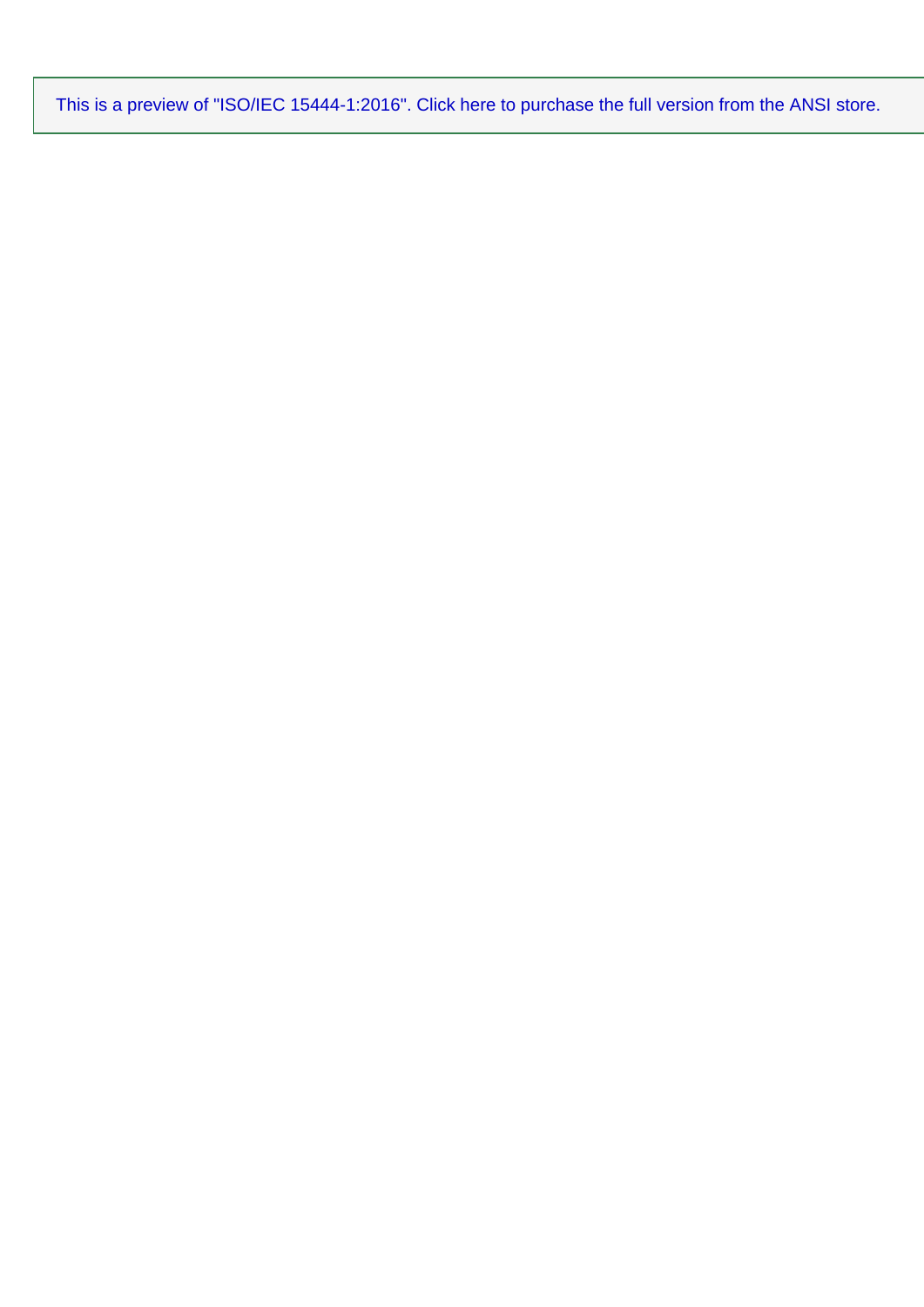| 1 |             |                                                                                    | 1              |  |  |
|---|-------------|------------------------------------------------------------------------------------|----------------|--|--|
| 2 |             |                                                                                    |                |  |  |
|   | 2.1         |                                                                                    | 1              |  |  |
|   | 2.2         |                                                                                    | 1              |  |  |
| 3 |             |                                                                                    | $\overline{c}$ |  |  |
| 4 |             |                                                                                    |                |  |  |
|   | 4.1         |                                                                                    | 6<br>6         |  |  |
|   | 4.2         |                                                                                    | 7              |  |  |
|   |             |                                                                                    |                |  |  |
| 5 |             |                                                                                    | 8              |  |  |
|   | 5.1         |                                                                                    | 8              |  |  |
|   | 5.2         | ${\bf Codes tree} and {\bf Codes tree} are a non-1.$                               | 8              |  |  |
|   | 5.3         |                                                                                    | 9              |  |  |
| 6 |             |                                                                                    | 10             |  |  |
| 7 |             |                                                                                    | 10             |  |  |
|   | 7.1         |                                                                                    | 11             |  |  |
|   | 7.2         |                                                                                    | 11             |  |  |
| 8 |             |                                                                                    | 11             |  |  |
|   |             |                                                                                    | 12             |  |  |
|   | A.1         |                                                                                    | 12             |  |  |
|   | A.2         |                                                                                    | 14             |  |  |
|   | A.3         |                                                                                    | 15             |  |  |
|   | A.4         |                                                                                    | 19             |  |  |
|   | A.5         |                                                                                    | 20             |  |  |
|   | A.6         |                                                                                    | 23             |  |  |
|   | A.7         |                                                                                    | 32             |  |  |
|   | A.8         |                                                                                    | 36             |  |  |
|   | A.9         |                                                                                    | 37             |  |  |
|   | A.10        | Codestream restrictions conforming to this Recommendation   International Standard | 39             |  |  |
|   |             |                                                                                    | 55             |  |  |
|   | B.1         |                                                                                    | 55             |  |  |
|   | <b>B.2</b>  |                                                                                    | 55             |  |  |
|   | B.3         |                                                                                    | 57             |  |  |
|   | <b>B.4</b>  | Example of the mapping of components to the reference grid (informative)           | 58             |  |  |
|   | B.5         |                                                                                    | 61             |  |  |
|   | <b>B.6</b>  |                                                                                    | 62             |  |  |
|   | <b>B.7</b>  |                                                                                    | 63             |  |  |
|   | <b>B.8</b>  |                                                                                    | 64             |  |  |
|   | <b>B.9</b>  |                                                                                    | 65             |  |  |
|   | <b>B.10</b> |                                                                                    | 66             |  |  |
|   | <b>B.11</b> |                                                                                    | 71             |  |  |
|   | <b>B.12</b> |                                                                                    | 72             |  |  |
|   |             |                                                                                    | 77             |  |  |
|   | C.1         |                                                                                    | 77             |  |  |
|   | C.2         |                                                                                    | 78             |  |  |
|   | C.3         |                                                                                    | 89             |  |  |
|   |             |                                                                                    |                |  |  |
|   |             |                                                                                    | 97             |  |  |
|   | D.1         |                                                                                    | 97             |  |  |
|   | D.2         |                                                                                    | 97             |  |  |
|   | D.3         |                                                                                    | 98             |  |  |
|   | D.4         |                                                                                    | 102            |  |  |
|   | D.5         |                                                                                    | 103            |  |  |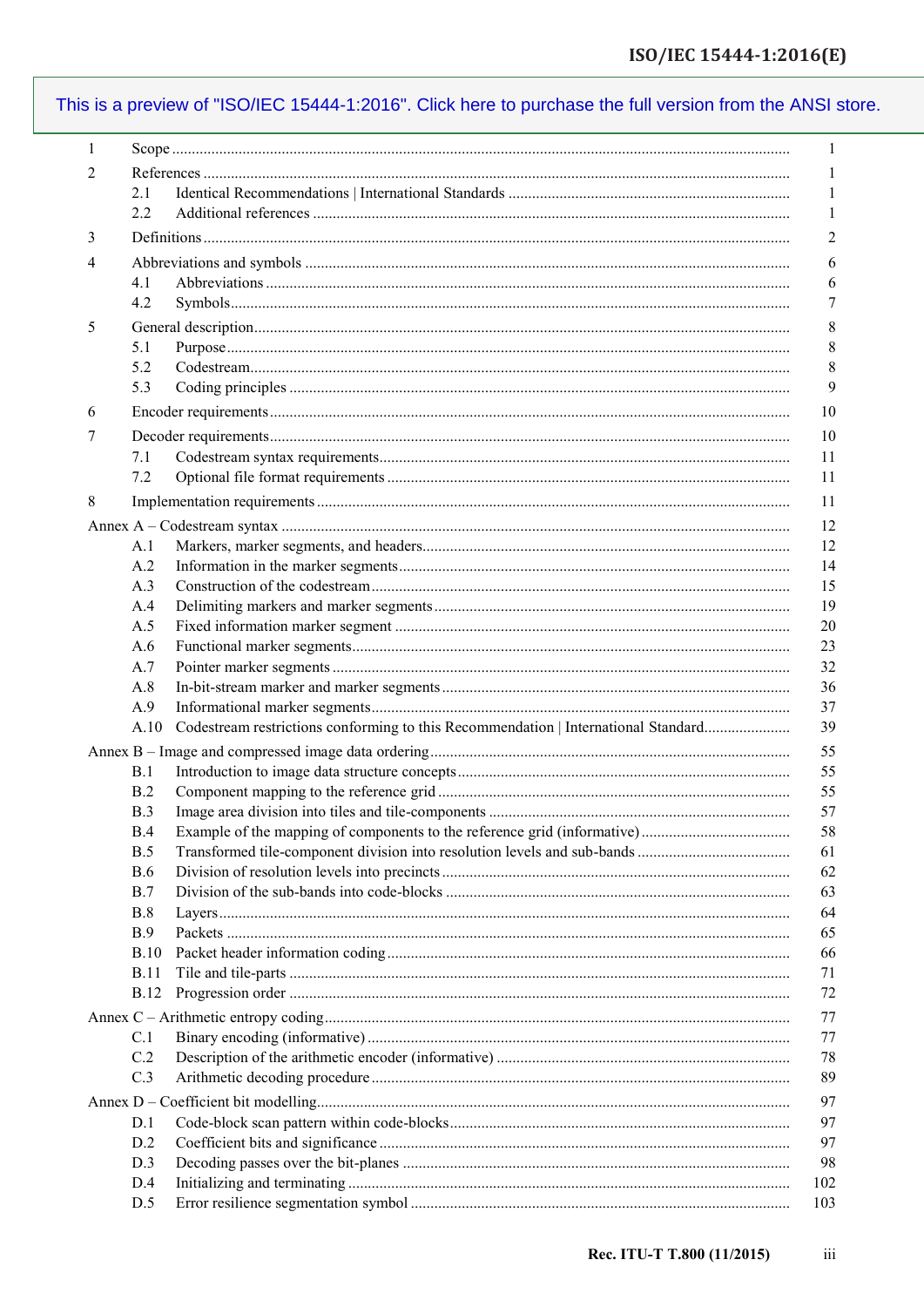| $\overline{D}$ . T |                                                                                           | <b>T04</b> |
|--------------------|-------------------------------------------------------------------------------------------|------------|
| D.8                |                                                                                           | 105        |
|                    |                                                                                           | 107        |
| E.1                |                                                                                           | 107        |
| E.2                |                                                                                           | 108        |
|                    |                                                                                           | 110        |
| F.1                |                                                                                           | 110        |
| F.2                |                                                                                           | 110        |
| F.3                |                                                                                           | 110        |
| F.4                |                                                                                           | 121        |
|                    |                                                                                           |            |
| G.1                |                                                                                           | 131<br>131 |
| G.2                |                                                                                           | 132        |
| G.3                |                                                                                           | 132        |
| G.4                |                                                                                           | 133        |
|                    |                                                                                           |            |
|                    |                                                                                           | 134        |
| H.1                |                                                                                           | 134        |
| H <sub>.2</sub>    |                                                                                           | 134        |
| H.3                |                                                                                           | 135        |
|                    |                                                                                           | 138        |
| I.1                |                                                                                           | 138        |
| 1.2                |                                                                                           | 138        |
| I.3                |                                                                                           | 140        |
| I.4                |                                                                                           | 142        |
| I.5                |                                                                                           | 144        |
| I.6                |                                                                                           | 159        |
| 1.7                |                                                                                           | 159        |
| I.8                |                                                                                           | 162        |
|                    |                                                                                           | 163        |
| J.1                |                                                                                           | 163        |
| J.2                |                                                                                           | 164        |
| J.3                | Filter impulse responses corresponding to lifting-based irreversible filtering procedures | 165        |
| J.4                |                                                                                           | 166        |
| J.5                |                                                                                           | 169        |
| J.6                |                                                                                           | 178        |
| J.7                |                                                                                           | 178        |
| J.8                | Implementing the Restricted ICC method outside of a full ICC colour management engine     | 179        |
| J.9                |                                                                                           | 183        |
| J.10               |                                                                                           | 183        |
| J.11               |                                                                                           | 187        |
| J.12               |                                                                                           | 189        |
| J.13               |                                                                                           | 190        |
| J.14               |                                                                                           | 194        |
| J.15               |                                                                                           | 195        |
|                    |                                                                                           | 211        |
| K <sub>1</sub>     |                                                                                           | 211        |
| K <sub>2</sub>     |                                                                                           | 211        |
| K.3                |                                                                                           | 211        |
| K.4                |                                                                                           | 212        |
| K.5                |                                                                                           | 212        |
| K.6                |                                                                                           | 212        |
| K.7                |                                                                                           | 213        |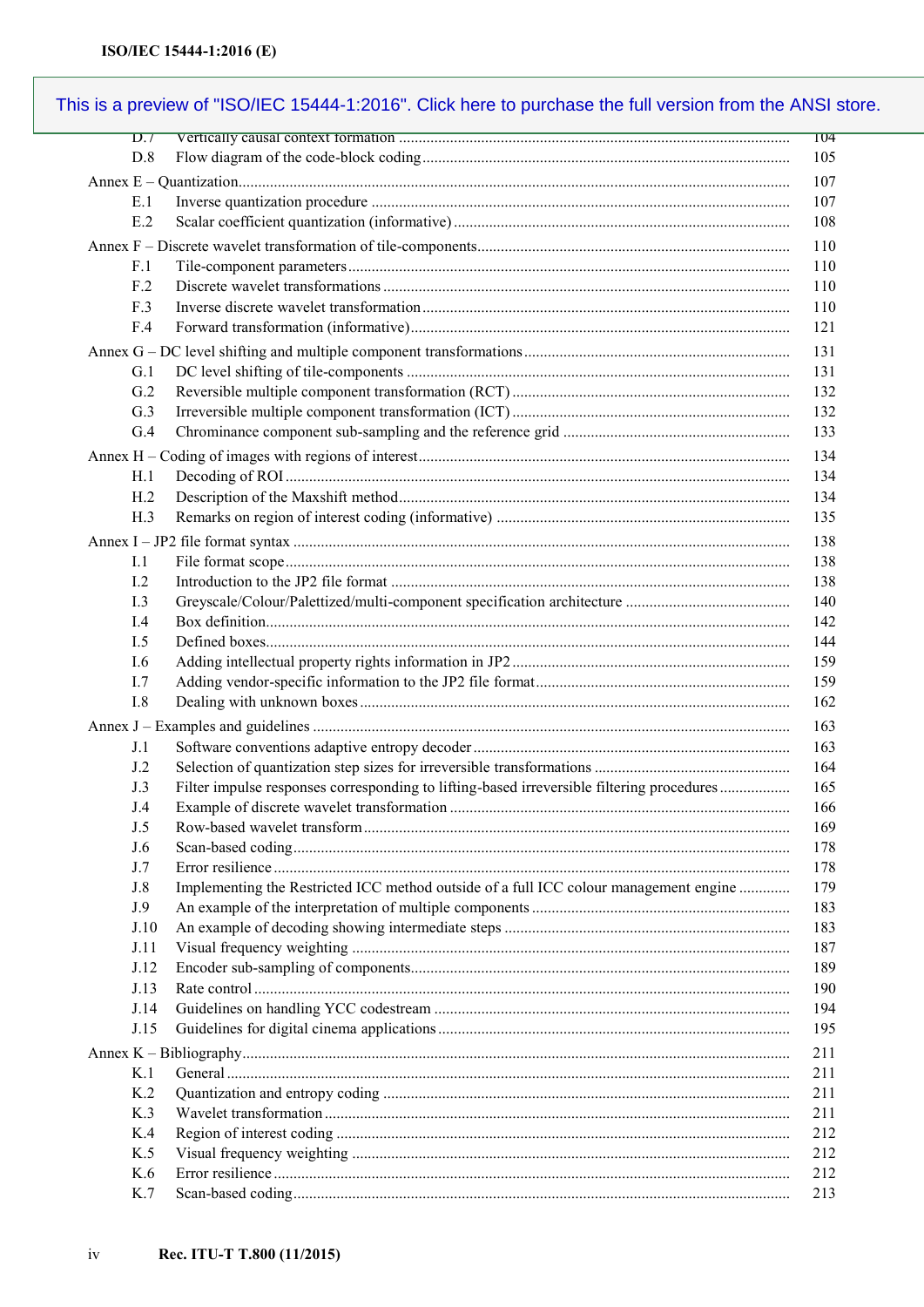|                |  | 216 |  |  |
|----------------|--|-----|--|--|
|                |  | 216 |  |  |
| M <sub>3</sub> |  | 216 |  |  |
| M.4            |  |     |  |  |